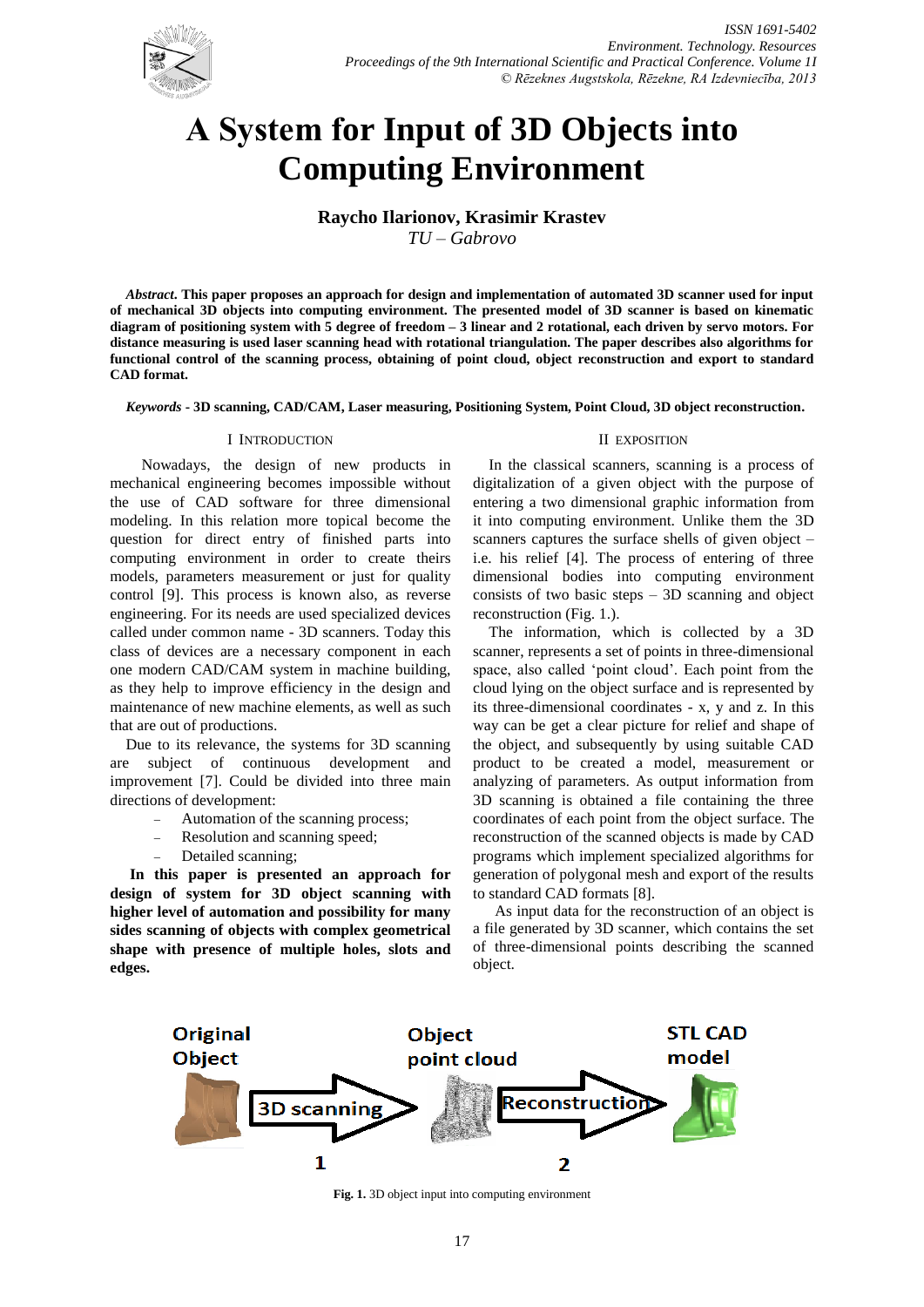In general, a 3D scanner consists of a scanning measuring head and positioning electro-mechanical system [4]. The scanning head measures relative coordinates from its current position to the object surface and the positioning system is used to move the head around the object (or vice versa), taking into account the absolute coordinates, compared to defined reference point. By accurate juxtaposing of the relative coordinates from the scanning head with the absolute coordinates from the positioning system, can be obtain a set of 3D points describing a scanned object [5].

In designing of systems for 3D scanning it is necessary to be defined two main points:

Maximum dimensions of the scanned objects;

Scanning method and optimal resolution;

The overall dimensions of the scanned objects can vary in very wide range. In the machine building, however most of the components, which are usually subjected to 3D scanning, fall within the range of up to 300mm in height and up to 500mm in diameter.

The classical method for 3D scanning uses contact measurement probe to measure the distance to the object surface. This method gives the most accurate results, but is relatively slow and there is a prerequisite of scratching the scanned surface. Modern 3D scanning devices used mainly noncontact scanning methods, as these are more preferred in this type of systems. The principle of their work consists in the emission of light toward the object and calculating the angular offset or the time for receiving of the reflected light. The resolution and accuracy of the scanning heads depends largely on their measuring range and is selected depending on the required accuracy of scanning. In common case this range is up to 100mm measurement range, 0.025mm resolution and +/- 0.005mm repeatability.

**This paper considers the following key points related to the design of a system for 3D scanning:**

**Selection of kinematic model for positioning system of the 3D scanner;**

**Selection of scanning head;**

**Selection of elements for drive and control of the positioning system;**

**Structural and functional model of the 3D scanner;**

**Reconstruction of scanned 3D object and exporting to standard CAD format;**

## III DEVELOPMENT OF KINEMATIC MODEL FOR POSITIONING SYSTEM

Desktop 2D scanners use two-dimensional coordinate positioning system for perambulating the scanned image. However, for collecting of threedimensional information this is not enough - it is necessary at least one more, third coordinate.

When scanning 3D objects can be considered two main aspects - the movement of the scanning head around and along the object or vice versa - moving the object around and under scanning head [10]. The first option is more appropriate, because of the significantly lower mass and dimensions of the scanning head compared to some parts that may be subjected to scanning.

To unify the very kinematic model of the scanning system it is necessary to approximate every part which should undergo scanning to an object of regular shape. Regular shaped 3D bodies in Cartesian space can be divided into two large groups:

- rotational bodies they are obtained through rotating a curve around one of the axes;
- plane bodies they are obtained through linear motion of a curve along one of the axis;

It follows, that are necessary at least four degrees of freedom - three linear for horizontal and vertical motion of the scanning head and one more to rotate the object. In practice, however, the actual threedimensional objects are irregularly shaped with many edges, holes and slots. This entails the necessity of an additional degree of freedom to rotate the scanning head at different angles toward the scanned surface.

A model covering these primitives should possess at least five degree of freedom - three linear and two rotational movements.

The selected kinematical model of positioning system is a five axis coordinate system of portal type for moving scanning head and rotation of the scanned object (Fig. 2.). There are three linear axes 'X', 'Y', 'Z' and two rotational axes – 'A' and 'B'.

Table 1 shows the nominal parameters of the presented kinematic model for positioning system of the 3D scanner.



**Fig.2.** Kinematic model of the positioning system

Elements of the positioning system: Driving servo motors for 'X', 'Y', 'Z', 'A' and 'B' axes;

- 2. Guiding rails;
- 3. Sliding carriage;
- 4. Linear encoder;
- 5. Basis;
- 6. Rotational table (axis 'B');
- 7. Vertical support;
- 8. Ball-screw axis 'Y';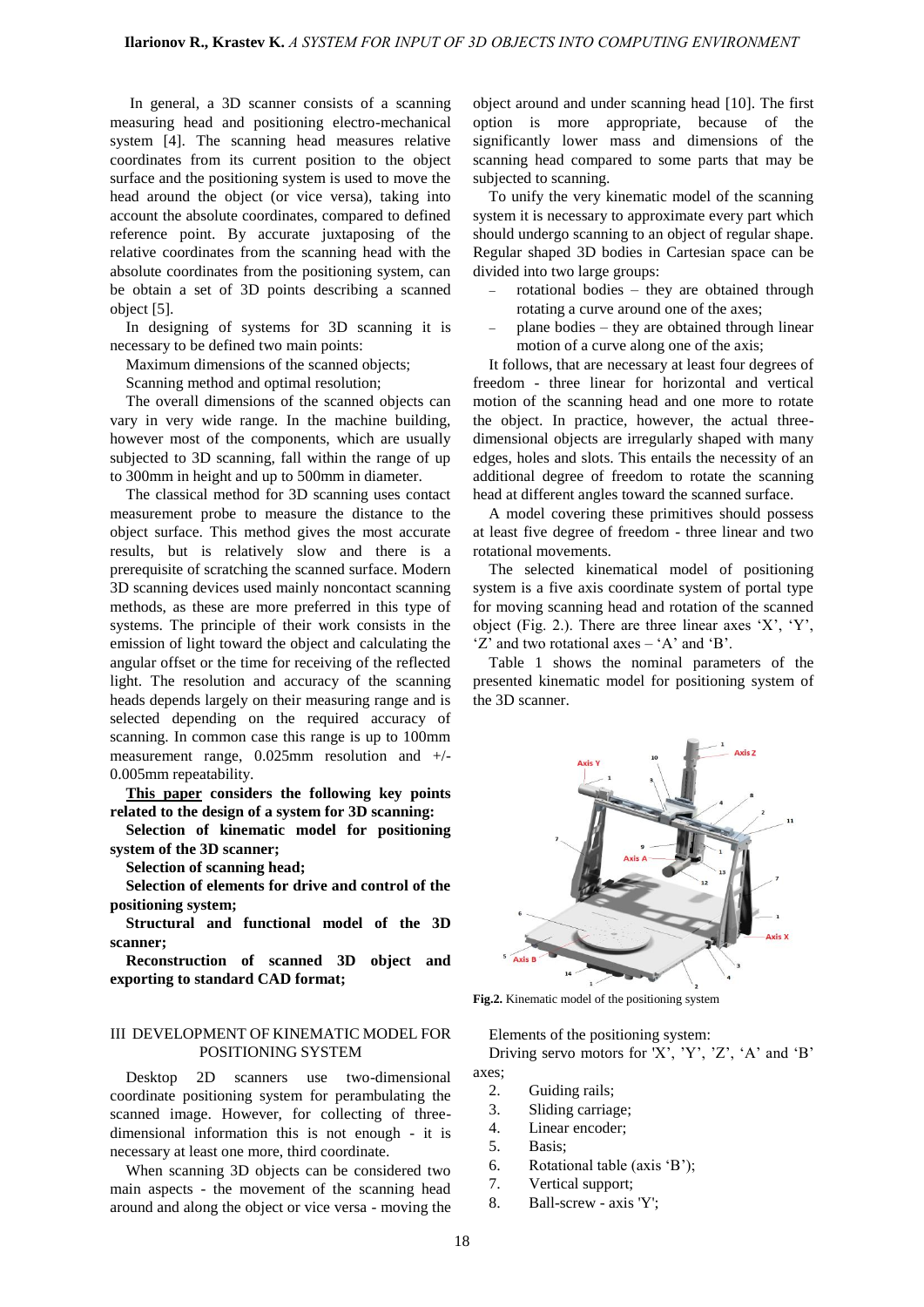### **Ilarionov R., Krastev K.** *А SYSTEM FOR INPUT OF 3D OBJECTS INTO COMPUTING ENVIRONMENT*

- 9. Ball-screw axis 'Z';
- 10. Carrier axis 'Z';
- 11. Horizontal support;
- 12. Scanning head;
- 13. Reducer axis 'A';
- 14. Reducer axis 'B';

## TABLE. 1.

#### NOMINAL PARAMETERS OF THE POSITIONING SYSTEM

| Axis | Working range     | Work Speed                | Max. Speed                | Nom. Torque | Min. Step      |
|------|-------------------|---------------------------|---------------------------|-------------|----------------|
| X    | 5.50 mm           | $5000$ mm/min             | $10000$ mm/min            | 0.25Nm      | $0.001$ mm     |
|      | 550 mm            | $5000$ mm/min             | $10000$ mm/min            | 0.18Nm      | $0.001$ mm     |
| Z    | $350$ mm          | $5000$ mm/min             | $10000$ mm/min            | 0.19Nm      | $0.001$ mm     |
| А    | $+/-90^{\circ}$   | $1800^{\circ}/\text{min}$ | $3600^{\circ}/\text{min}$ | $0.23$ Nm   | $0.01\degree$  |
| B    | $0 - 360^{\circ}$ | $3600$ $\degree$ /min     | $7200$ $\degree$ /min     | $0.32$ Nm   | $0.01^{\circ}$ |

\*The presented torque of axis 'X' is for one of the driving axis at full load.

The position accuracy is achieved by incremental linear encoders with resolution of 1000inc per mm, which allows position accuracy of  $1 \mu m$ . The kinematic scheme is comparatively light without any major inertial moments. The portal type provides stability of the system to the vibrations of the measuring Z coordinate. Synchronous drive of the portal prevents twisting and guarantees the perpendicularity of axis 'Y' to axis 'X'. For driving of the linear axes are used precise ball-screws with 2mm pitch and driving of the rotary axes is through reducers. Reduction factor for axis 'A' is  $i = 10$ , and for axis 'B' is  $i = 100$ . Presented in the table nominal torques are calculated from the nominal weight of the elements in corresponding axis, maximal positioning speed and permissible acceleration – up to 20000mm/s2 for linear axes and 3000°/s2 for rotational axes. Maximum allowed mass of the scanned objects placed on the rotary table is 20kg.



**Fig. 3.** Laser scanning head OTM 3A

## IV SELECTION OF SCANNING HEAD

The selection of scanning head usually is individual depending of the specific group of three-dimensional objects, which has to be scanned.

For this selection are necessary to be observed the following main criterions:

Scanning head working principle; Measurement range ; Resolution; Repeatability of measurement; Time to measure;

Type of the communication interface;

At the moment most spread measurement methods [6] used in scanning heads are:

Structured light – projecting of light patterns over the object surface with using of DLP projector and image capturing by CCD camera;

Laser triangulation  $-$  projecting of laser light formed as spot or line over the object surface with using of laser source and capturing of the reflected light by CCD sensor;

Both methods use triangulation principle to measure the distance to the object surface (emitter, object and receiver form a triangl) Because of their small masses, scanning heads which operate on the laser triangulation principle are most appropriate for 3D scanning systems, with motion of the scanning head. Highest scanning speed can be achieved by the laser section method – the projected laser light is line shaped, as by this way are simultaneously scanned up to 10000 points from the object surface. The disadvantage, however, is the strongly expressed shadow effect due to the large angle of triangulation. Rotational triangulation is a kind of laser triangulation, which works at very small base angle between emitter and receiver, as in this way shadowing effect is minimal.

Due to the necessity for scanning of complex geometrical objects with presence of multiple sharp edges and deep slots is selected laser scanning head of Wolf&Beck GmbH type OTM 3A-50 (Fig. 3) operating on the rotational triangulation method [3]. The scanning head is controlled by PCI controller, which is mounted in PC slot, communication between them is through digital serial interface - RS422 (Fig. 3.). PCI controller is supplied with drivers for Windows. Key features of OTM 3A-50:

- Work distance: 140 mm;
- Measurement range: 50 mm;
- Resolution: 0.005 mm;
- Repeatability: 0.025 mm;
- Time to measure: 500μs

Max. slope of the scanned surface: 60°;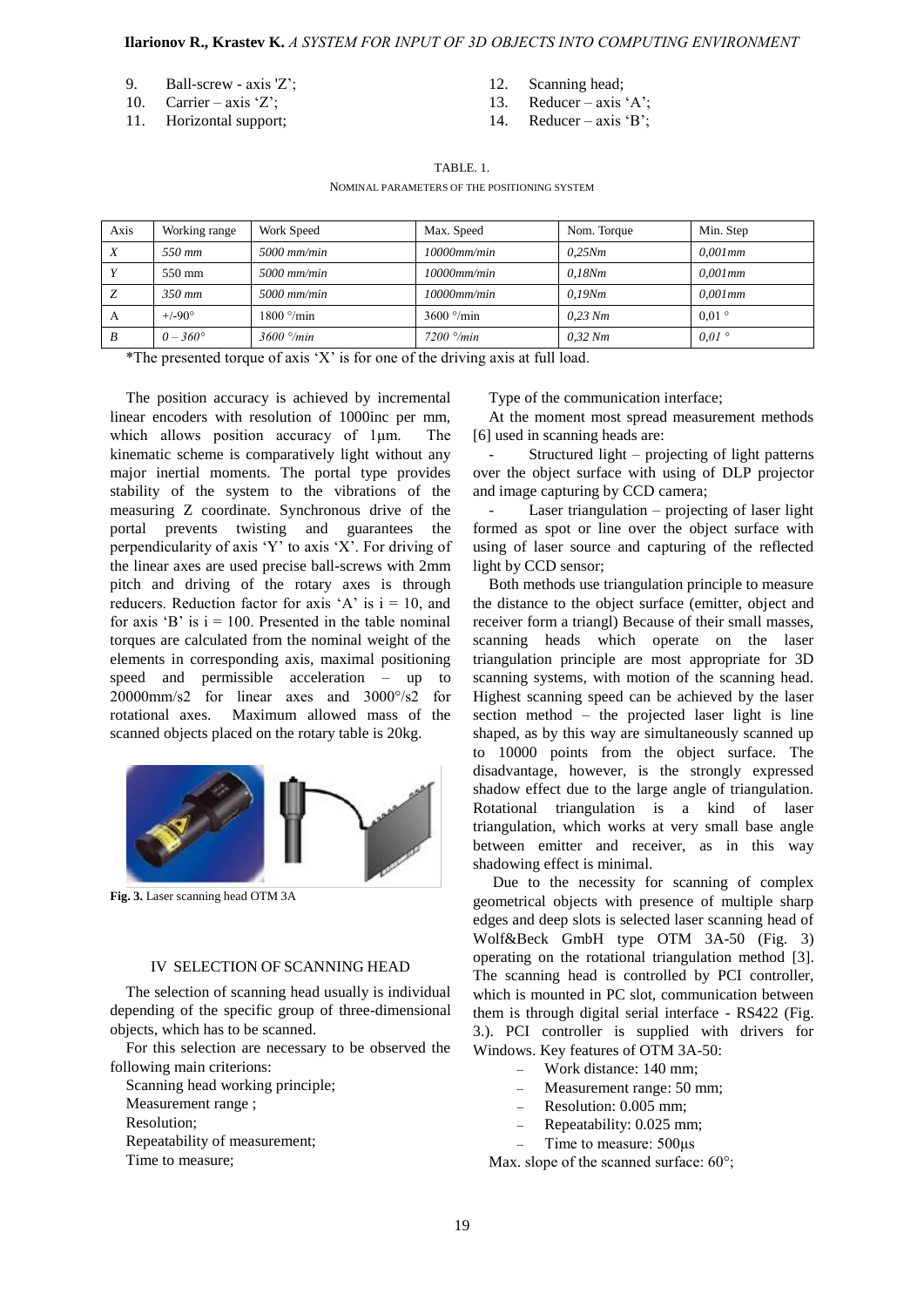PCI controller of the scanning head provides digital I/O interface for control and synchronization with external systems. Due to its direct action this interface is suitable for synchronization the measurements with the positioning system of the scanner.

#### V SELECTION OF DRIVE AND CONTROL ELEMENTS

For driving of the positioning system are necessary executive electrical motors, these are stepper motors, DC servo motors and AC servo motors. AC servo motors are preferred choice due to their wide control capabilities, high dynamic, overload capacity and lack of maintenance (in fact, they are eternal).

The selection of driving motors is made on two main criterions:

Necessary torque to drive the positioning system;

Maximal positioning speed;

To unify the model of positioning system it is preferred a selection of same kind servo motors for all axes. Table 1 show, that highest drive torque is needed for axis  $B' - 0,32Nm$ . When choosing the right servo motor it is necessary to provide 25% of stock. The nominal speed which must provide selected servo motor type is calculated from the maximal positioning speed and pitch of the screw for linear axes and reduction factor for the rotational axes. In this case is derived that, for driving of all linear axes is required nominal speed  $> 5000$  min-1, for axis 'A'  $>100$  min-1 and for axis 'B'  $>2000$  min-1.

For the concrete application are selected synchronous servo motors type DT3 of the German company AMK GmbH [2] (may be used and the servo motors of different manufacturer). In Table 2 are presented technical parameters of this kind of servomotors.

The total number of servo motors is six. Two of them are used to drive the portal part along 'X' axis and by one to drive of axes 'Y','Z','A' and 'B'.

For control of the selected servo motors are used double servo inverter type KWD with nominal power of 2x1kV. This selection is made based on servo motors nominal current, as is provided 25% stock. The power supply of the servo inverters is by common module type KEN10 with nominal power of 10kVA. Control plates for each axis are KW-R06 type with integrated EtherCAT control interface, working in real time.

For positioning system control is selected PC based industrial controller (PLC) of AMK GmbH Company – type A5S-ECO with EtherCAT digital interface.

TABLE. 2. TECHNICAL PARAMETERS OF SELECTED DT3 SERVO MOTOR BY AMK GMBH Motor type MO [Nm] MN [Nm] PN  $[KW]$   $I_N(A)$   $n_N$  [U/min]  $n_{\rm{max}}$  $[1/\text{min}]$   $M_{\text{max}}$  [Nm]  $\text{Imax}[A]$ DT3-0,5-10-RxO-9000 0,64 0,5 0,31 0,9 6000 10000 1,9 4

## VI STRUCTURAL AND FUNCTIONAL MODEL OF THE 3D SCANNER

*Structural model*

The structural model of the 3D scanner (Fig. 4.) represents all connections between the elements in the control system. It consists of two control subsystems:

PC-CAD work station with Windows based operation system. Include:

Program for 3D scanner control, as Windows application;

PCI controller for the scanning head PCI OTM3A – mounted in slot of PC;

Driver for scanning head control;

CAD software for edit and reconstruction of the scanned objects;

System for driving and control of the positioning system. Include:

Industrial controller for real time motion control;

Application program, which implements motion control functionality;

6 servo motors for driving of axes 'X', 'Y', 'Z', 'A' и  $B$ ;

3 double servo inverter modules for controlling each of the 6 servo motors;

Linear encoders for position measurement by axes 'X', 'Y', 'Z' and rotational encoder for position measurement by axis 'B'.

All motion control functions of the positioning system are executed by Motion Controller AMK A5- ECO, as is guaranteed real time operation with higher accuracy of synchronization between all servo axes at fixed transmitting cycle of 500µs and minimal dissipation of 500ns. The connection between motion control and the servo drives is through digital EtherCAT interface. The connection between the two subsystems is through Ethernet (LAN) interface.

Synchronization between scanning head measurements and actual coordinates from the positioning system is through a clock signal, generated at each measurement from a digital output of the OTM3A PCI controller [5]. This clock signal is send to trigger input for position measurement of each servo drive, which cause immediate record of the current axis position with corresponding sequential number in the PLC memory. In the same time measured data by the scanning head are recorded in the memory of the work station (PC) with corresponding sequential number. Buffer length is up to 125000 records organized as FIFO structure, at overflow it starts from the beginning. Buffer structure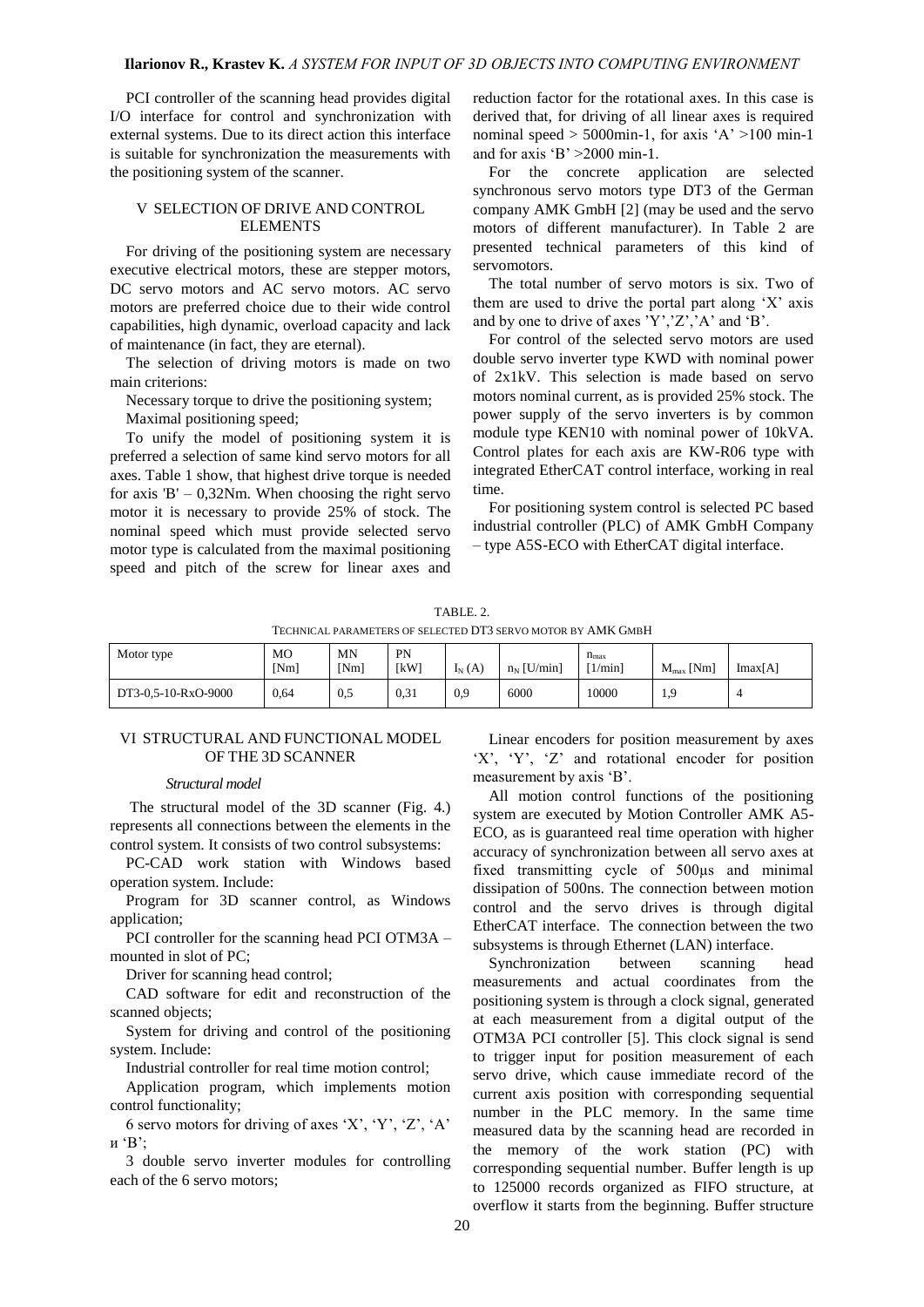and data format, which are recorded by the scanning head for each captured point are presented in Table 3 and the data format from the positioning system in Table 4.



**Fig. 4.** Structural model of the 3D scanner

TABLE. 3. SCANNING HEAD – STRUCTURE OF THE DATA BUFFER

| Distance[0]             | Angle $[0]$ | Intensity $[0]$ | Status <sup>[0]</sup> | Tan[0] |
|-------------------------|-------------|-----------------|-----------------------|--------|
| Distance <sup>[1]</sup> | Angle $[1]$ | Intensity $[1]$ | Status[1]             | Tan[1] |
|                         |             |                 |                       |        |
| Distance[n]             | Angle[n]    | Intensity $[n]$ | Status[n]             | Tan[n] |

#### TABLE. 4.

POSITIONING SYSTEM – STRUCTURE OF THE DATA BUFFER

| X[0] | Y[0] | Z[0] | A[0] | B[0] |
|------|------|------|------|------|
| X[1] | Y[1] | Z[1] | A[1] | B[1] |
|      |      |      |      |      |
| X[n] | Y[n] | Z[n] | A[n] | B[n] |

A minimal scanning step of 0,041mm is calculated at maximal scanning speed of OTM 3A-50 up to 2000p/s and maximal moving speed of the positioning system up to 5000mm/min.

#### *Functional model*

The functional model of the 3D scanner (Fig. 3.) considers the functionality and the tasks of the control software. The software is divided into two main control programs, which must work together:

Control program of the 3D scanner. Developed with QT Creator and MinGW compiler. Provides the following functionality:

Interactive graphical interface to the operator for working with the 3D scanner;

Control of the laser scanning head;

Control of the positioning system with sending of commands to the PLC;

Maintain communication with the PLC;

Control of the 3D scanner operating modes;

Collecting and recording of data from the scanning;

Application program for motion control. Developed with CoDeSys V2.3 [1]. Provides the following functionality:

Control and diagnostic of all servo motors;

Referencing of axes 'X', 'Y', 'Z', 'A' and 'B';

Manual positioning of all axes – continuous and in step mode;

Input of settings for scanning;

Automatic scanning by surface primitive presented by the control program;

Record of measured coordinates in memory buffer and their transfer to a PC;

Automatic monitoring and maintenance in the measuring range of the scanning head;

The graphical user interface (Fig. 5.) of the program for control the scanner, provides opportunity to work in two operating modes: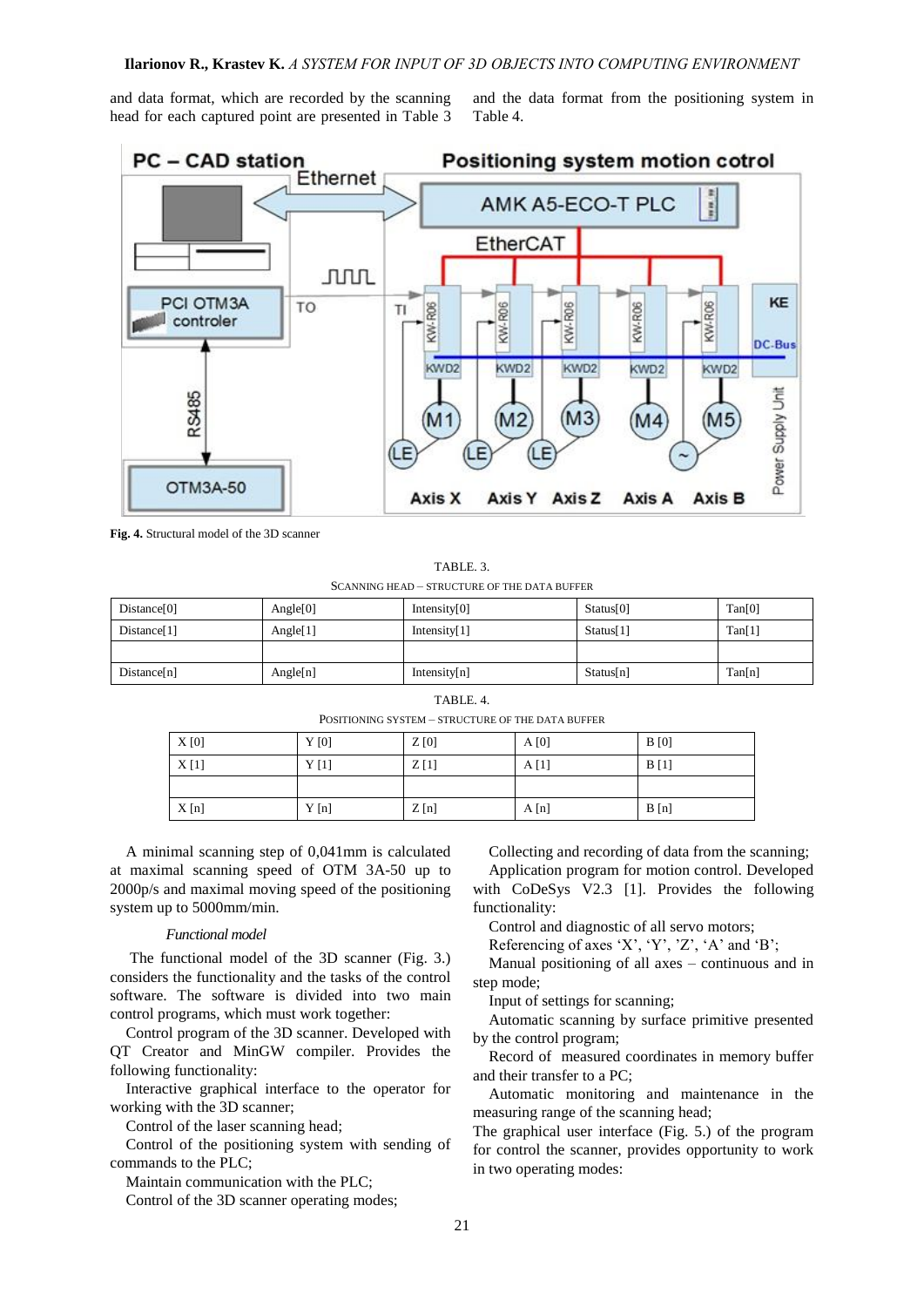| 12855  |  | 14.15<br>Laser scanning head status:                  |
|--------|--|-------------------------------------------------------|
| 5 1223 |  | Program name:                                         |
| 10998  |  |                                                       |
| 90     |  | Add                                                   |
|        |  | Add plane scanning<br>Add rotational scanning<br>GoTo |



**Fig. 5.** Graphical user interface of the 3D scanner control program

Manual mode – in this operating mode the user interface provides:

Manual positioning with buttons of each selected axes in continuous motion control or in stepping motion control and sending of commands for axes referencing;

Indication of current position and measured distance by the scanning head;

Menu for system settings – for scanning head and the positioning system;

Command interpreter and program editor;

Wizard with graphical user interface for entering of scanning cycles;

Status information of the positioning system and laser scanning head;

Automatic mode – this operating mode is responsible for the automatic scanning by preselected input program. In automatic mode the user interface provides:

Start of preselected scanning program;

Buttons for start, stop and pause of started automatic cycle;

## **Format of the commands:**

CC \_\_ E: \_ separator \_ O: \_ separator \_R: \_ separator \_ST: \_\_%

TABLE. 5.

| Command   | Meaning                                                                                                |
|-----------|--------------------------------------------------------------------------------------------------------|
| TA        | Absolute positioning, target coordinates are set with E.                                               |
| TR        | Relative positioning, target coordinates are set with E:                                               |
| PR        | Plain rectangle area scanning, O: set the origin point, E: end point – by diagonal                     |
| <b>PC</b> | Plain circle scanning, O: set the point of circle center, E: end point $-$ from lying on the circle    |
| PA        | Plain scanning as part of circle O: set the arc origin point, E: end point, R-radius of the arc        |
| <b>PT</b> | Plain triangle area scanning (isosceles), O: set first corner - origin point, E: set second corner     |
| CL.       | Cilindrical scanning, O: set the origin point, E: set the end point                                    |
| <b>CS</b> | Cilindrical scanning with offset center $*$ - O: set origin point, E: set end point, R: set the offset |
| <b>SF</b> | Spherical scanning, O: set the origin point, E: set end point, R set the radius                        |

SET OF PROGRAM CYCLES FOR SCANNING OF SURFACE PRIMITIVES FROM 3D OBJECT

Visualization of actual coordinates of the positioning system and the measured distance from the scanning head;

System status information;

To scanning of 3D objects is developed an approach for surface division into primitive areas, which are processed by pre-programed cycles. These scanning cycles can be grouped into separate programs and stored on non-volatile device for future use. The commands which are set for execution to the positioning system controller represent scanning cycles in which the scanning head is moved over predefined areas from the object surface. For the convenience of the operator and to accelerate the time for system setup, a wizard is designed with a graphical interface for setting and entering of each program scanning cycle - Fig. 6 shows the graphical interface of the wizard for entering of cycle for cylindrical scanning. Descriptions of the scanning cycles and the commands for them are presented in Table 5.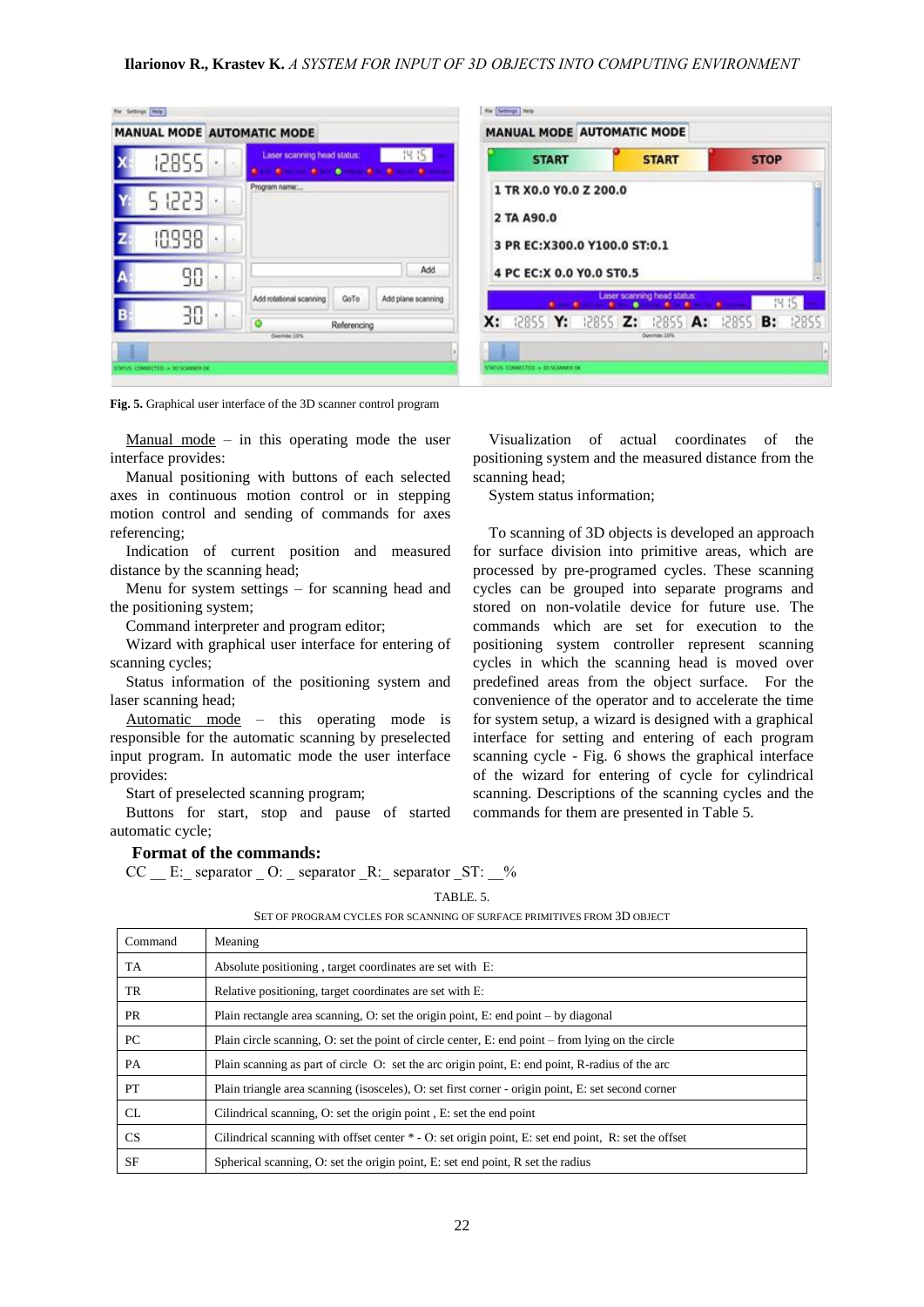

**Fig. 6.** Window of the wizard for input of cylindrical scanning cycle

Each command for scanning cycle begins with twoletter mnemonic code – 'CC'. The command is followed by parameters for the scanning – end coordinates (End) 'E:', start coordinates (Origin) 'O:', optional parameter 'R:', scanning step 'ST:' and speed override '%', as percent of the nominal.

For example: PR E: X100.0 Y20.0 A90.0 # O:X0.0 Y0.0 A90.0  $\#$  ST:0.01 %100 – plane scanning in XY plane from 0.0, 0.0 to 100.0, 20.0 with step of 0.01mm, at full speed. Required for each parameter group is to be separated with sign for separation  $-$  '#'. The format of each parameter is up to three coordinates. The scanning plane is selected depending of the first two coordinates, stored after 'E:' – end point parameter. The first coordinates stored after 'E:' define the master axis for the cycle and the second coordinate is an auxiliary – slave axis is controlled in stepping mode depending of the scan step. Depending of the difference between first and last coordinates, third axis is interpolated together with the master axis – if exists a record. The origin coordinates are not mandatory, if they are missing, as point of origin is accepted the current position of the scanner. Setting of scanning step is required only at the first command in the program  $-$  it is modal. If no speed is set, the system runs at maximum speed.

During the scanning process the two data flows are combined together in a common file by the control program – the data are shown in Table 3 and Table 4. This file is stored in the same folder on PC, where is placed the control program. After end of the scanning a coordinate transformation is applied over the recorded data, with purpose to convert the measured distance data and the captured positions of the positioning system in three-dimensional Cartesian coordinates.

Full coordinate transformation of the 3D scanner is presented with dependence (1) and it is universal for all methods for scanning of three dimensional objects with the presented prototype.

*Where:*

 $\theta$ <sup>*i*</sup> – is the angle of rotation of the scanning head(axis 'A');

 $\alpha_i$  - is the angle of the rotational table (axis 'B');

 $r_i$  – is the difference between 'X' axis position and the measured distance by the scanning head in sequential point of measurement, taking into account 'A' axis position;

 $j_i$  – is the distance from the axis of symmetry of axis 'B' to the object surface in the point of measurement;

$$
P = \begin{bmatrix} x_1 & y_1 & z_1 \\ x_2 & y_2 & z_2 \\ \cdots & \cdots & \cdots \\ x_n & y_n & z_n \end{bmatrix} = \begin{bmatrix} r_1 \cos(\alpha_1 + \arctan \frac{j_1}{Y_1}) & r_1 \sin(\alpha_1 + \arctan \frac{j_1}{Y_1}) & Z_1 - (l_1 \sin \theta_1) \\ r_2 \cos(\alpha_2 + \arctan \frac{j_2}{Y_2}) & r_2 \sin(\alpha_2 + \arctan \frac{j_2}{Y_2}) & Z_2 - (l_2 \sin \theta_2) \\ \vdots & \vdots & \ddots & \vdots \\ r_n \cos(\alpha_n + \arctan \frac{j_n}{Y_n}) & r_n \sin(\alpha_n + \arctan \frac{j_n}{Y_n}) & Z_n - (l_n \sin \theta_n) \end{bmatrix}
$$
(1)

As output data from the scanning is obtained standard file in \*.xyz or \*.pcd format, which contains the point cloud and fully describe the scanned 3D object.

## VII RECONSTRUCTION OF SCANNED 3D **OBJECTS**

For reconstruction of the scanned objects with proposed prototype of 3D scanner has been chosen the program 'MeshLab' - developed by Computing Lab IST CNR [8]. MeshLab supports multiple of functions for editing and processing of point clouds with 3D points as end large scale of algorithms for generating of polygonal meshes, rendering and finally export of the models into STL or DXF CAD file formats.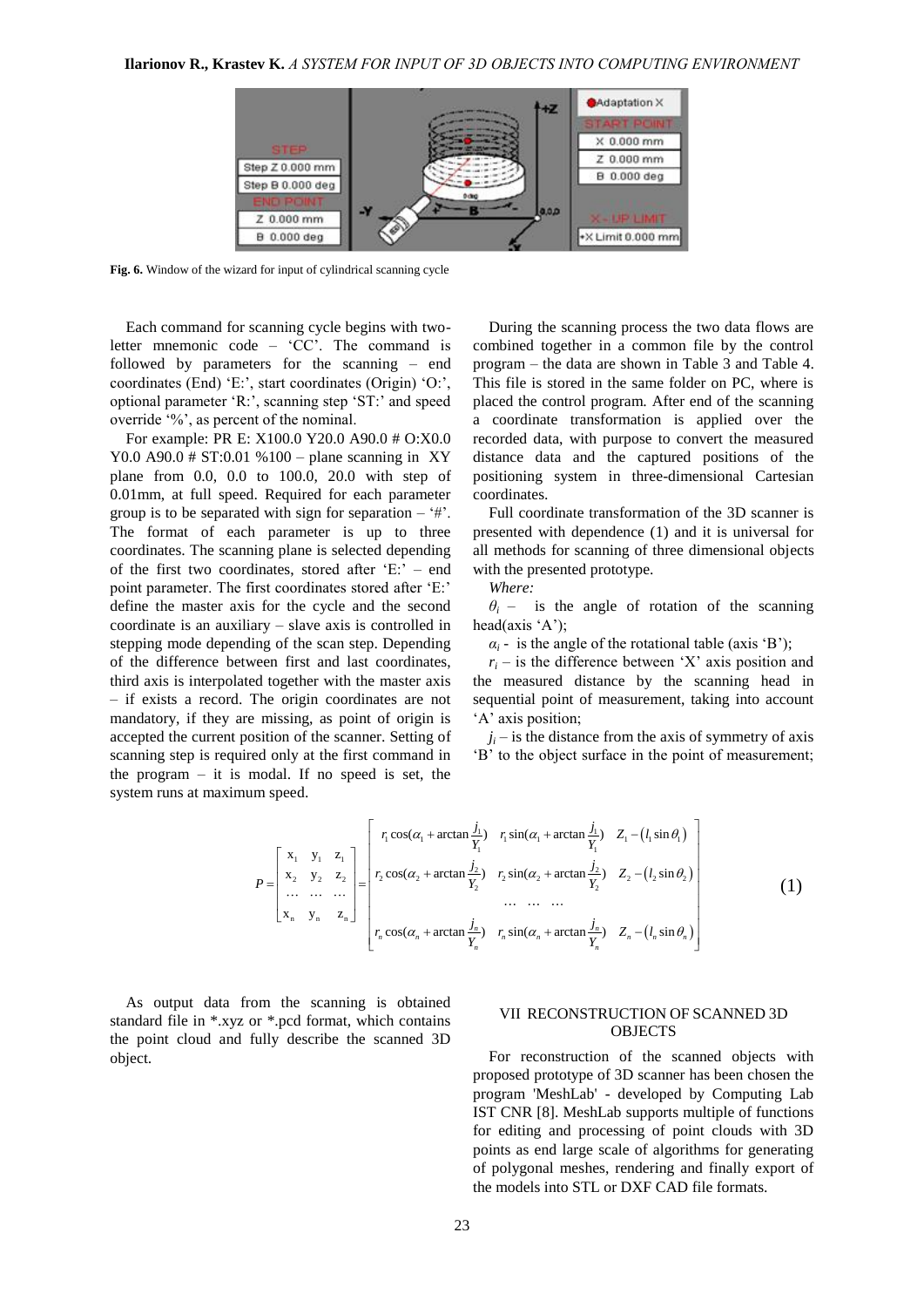**Ilarionov R., Krastev K.** *А SYSTEM FOR INPUT OF 3D OBJECTS INTO COMPUTING ENVIRONMENT*



**Fig. 7.** а) Point cloud of scanned mechanical detail, b) Triangulated model, c) Solid model in AutoCAD

The process of reconstruction passes through the following steps:

Import and editing of the point cloud – includes basic operations, as shifting, rotation, grouping, scaling, as well as noise reduction and the excess point in the cloud.

Construction of polygons – includes polygonal meshes generation, editing, optimization and smoothing. Some of the most used algorithms are:

*Alpha Complex/Shape; Delaunay Triangulation; Surface Reconstruction –Ball-Pivoting; Surface Reconstruction – Poisson; Voronoi Filtering;*

Creation of NURBS surfaces – includes processing and creation of NURBS surfaces, surfaces grouping, editing and finishing.

Exportation of the models into standard CAD file format – most used are STL and DXF file formats.

On Fig.7 consistently are shown the stages of reconstruction of scanned object with the proposed model of 3D scanner.

As reconstruction input data has imported a \*.xyz file into MeshLab, which contains the point cloud of the scanned object. The scanning has made with resolution of 0.075mm. For creating of polygonal mesh has used the algorithm "Voronoi Filtering" with maximum poles threshold of 100.

Good results are obtained also with algorithms "Alfa Complex/Shape" and "BallPivoting". For smoothing of the created surfaces and detailing of the object has applied algorithm with the method of "Catmull-Clark". Finally the obtained polygonal model has exported into AutoCAD, where is presented as a solid body.

## VIII CONCLUSION

The proposed in this paper approach for designing of 3D laser scanning device has been realized, as prototype in AMK LLT Company, Bulgaria, together with the support of Technical University of Gabrovo.

In the design process have been consistently considered the criteria for selection of suitable kinematic scheme, choice of scanning head, drive and control elements.

The presented prototype of 3D scanner is intended mainly for scanning of three-dimensional solid bodies in machine building, which have complicated form with multiple edges and slots. This has been obtained by using a 5-axis positioning system that provides linear motion and rotation of the measuring element as well vertical rotation of the scanned object. The selected laser scanning head works on the principle of rotational triangulation and allows scanning of surfaces at slope up to 60° and presence of transparent and highly reflective areas.

Proposed is a method for separation of the object surface shell into primitives for scanning as separate from it areas, which are then combined.

The maximal dimensions of the scanned objects are up to 300mm in height and 500mm in diameter, the maximum weight of the parts is 20kg. A satisfactory accuracy of 0.025mm of the scanning and minimal positioning step of 1μm for the linear axes and 0.01 ° for the rotational axis, has been achieved.

As output data from the scanning have been obtained standard files in \*.xyz or \*.pcd formats containing the set of the scanned points lying on the object surface.